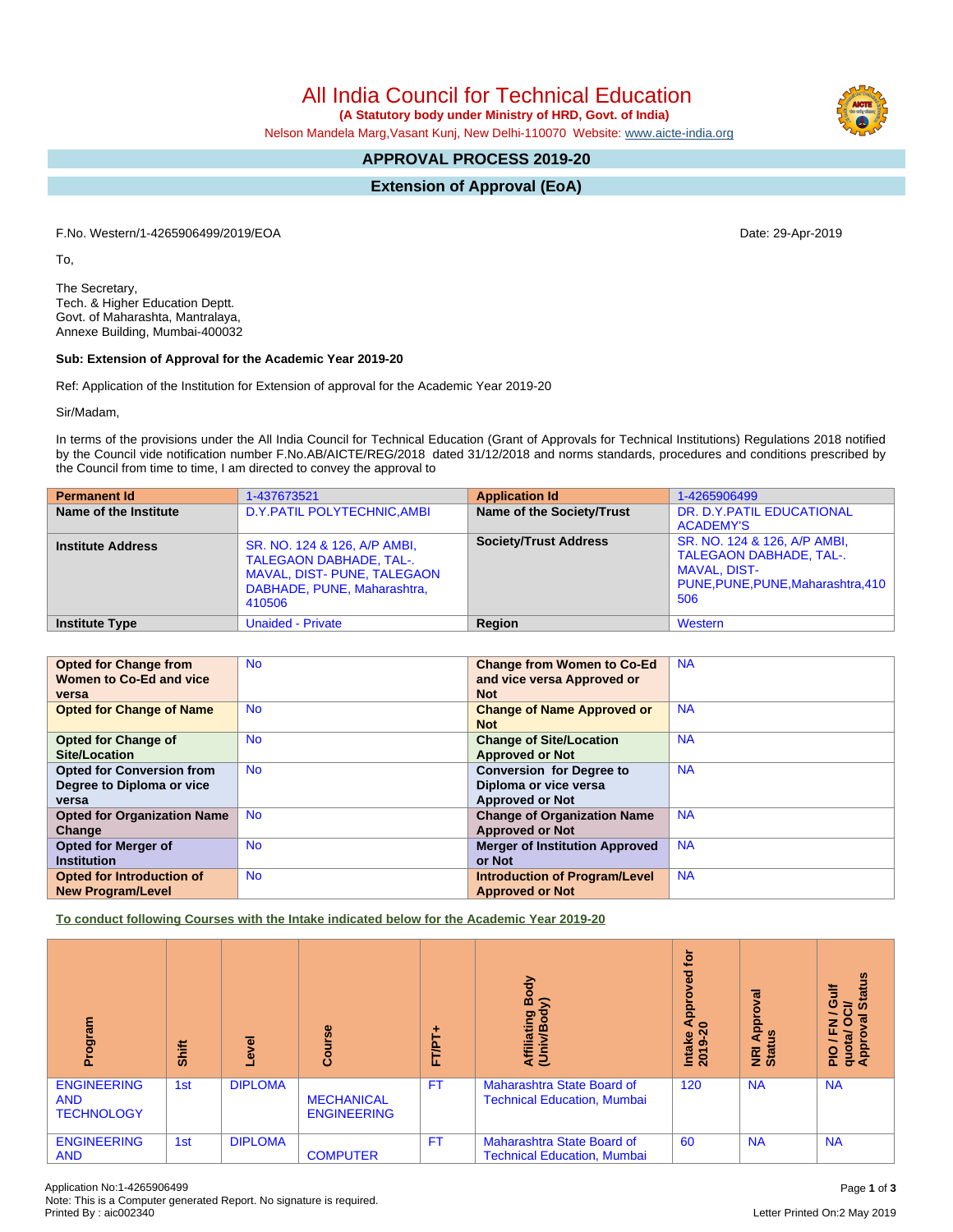| <b>TECHNOLOGY</b>                                     |     |                | <b>ENGINEERING</b>                                                        |           |                                                                         |     |           |           |
|-------------------------------------------------------|-----|----------------|---------------------------------------------------------------------------|-----------|-------------------------------------------------------------------------|-----|-----------|-----------|
| <b>ENGINEERING</b><br><b>AND</b><br><b>TECHNOLOGY</b> | 1st | <b>DIPLOMA</b> | <b>ELECTRONICS &amp;</b><br>TELE-<br><b>COMMUNICATIO</b><br>N ENGINEERING | <b>FT</b> | Maharashtra State Board of<br><b>Technical Education, Mumbai</b>        | 30  | <b>NA</b> | <b>NA</b> |
| <b>ENGINEERING</b><br><b>AND</b><br><b>TECHNOLOGY</b> | 1st | <b>DIPLOMA</b> | <b>CIVIL</b><br><b>ENGINEERING</b>                                        | <b>FT</b> | Maharashtra State Board of<br><b>Technical Education, Mumbai</b>        | 120 | <b>NA</b> | <b>NA</b> |
| <b>ENGINEERING</b><br><b>AND</b><br><b>TECHNOLOGY</b> | 1st | <b>DIPLOMA</b> | <b>AUTOMOBILE</b><br><b>ENGINEERING</b>                                   | <b>FT</b> | <b>Maharashtra State Board of</b><br><b>Technical Education, Mumbai</b> | 60  | <b>NA</b> | <b>NA</b> |

+FT –Full Time,PT-Part Time

# Punitive Action against the Institute

| Deficiencies Noted based on Self Disclosure |                   |  |  |  |
|---------------------------------------------|-------------------|--|--|--|
| <b>Particulars</b>                          | <b>Deficiency</b> |  |  |  |
| <b>Other Facilities Deficiency</b>          |                   |  |  |  |
| Food Safety and Standards                   | Yes               |  |  |  |
|                                             |                   |  |  |  |

**\***Please refer Deficiency Report for details

**D.Y.PATIL POLYTECHNIC,AMBI** is hereby informed to submit the compliance of the deficiencies mentioned above to the Regional Office within a period of **6 months** from the date of issuance of this letter failing which the council shall initiate strict action as defined in Approval Process Handbook 2019-20 during the subsequent Academic Year.

In case of any differences in content in this Computer generated Extension of Approval Letter, the content/information as approved by the Executive Council / General Council as available on the record of AICTE shall be final and binding.

Strict compliance of Anti-Ragging Regulation: - Approval is subject to strict compliance of provisions made in AICTE Regulation notified vide F. No. 37- 3/Legal/AICTE/2009 dated July 1, 2009 for Prevention and Prohibition of Ragging in Technical Institutions. In case Institution fails to take adequate steps to Prevent Ragging or fails to act in accordance with AICTE Regulation or fails to punish perpetrators or incidents of Ragging, it will be liable to take any action as defined under clause 9(4) of the said Regulation.

#### **It is mandatory to comply all the essential requirements as given in APH 2019-20(appendix 6)**

NOTE: If the State Government / UT / DTE / DME has a reservation policy for admission in Technical Education Institutes and the same is applicable to Private & Self-financing Technical Institutions, then the State Government / UT/ DTE / DME shall ensure that 10 % of Reservation for EWS would be operational from the Academic year 2019-20 without affecting the percentage reservations of SC/ST/OBC/General. However, this would not be applicable in the case of Minority Institutions referred to the clause (1) of Article 30 of **Constitution of India.**

> **Prof. A.P Mittal Member Secretary, AICTE**

Copy to:

- **1. The Director Of Technical Education\*\*, Maharashtra**
- **2. The Registrar\*\*,** Maharashtra State Board Of Technical Education, Mumbai
- **3. The Principal / Director,** D.Y.Patil Polytechnic,Ambi